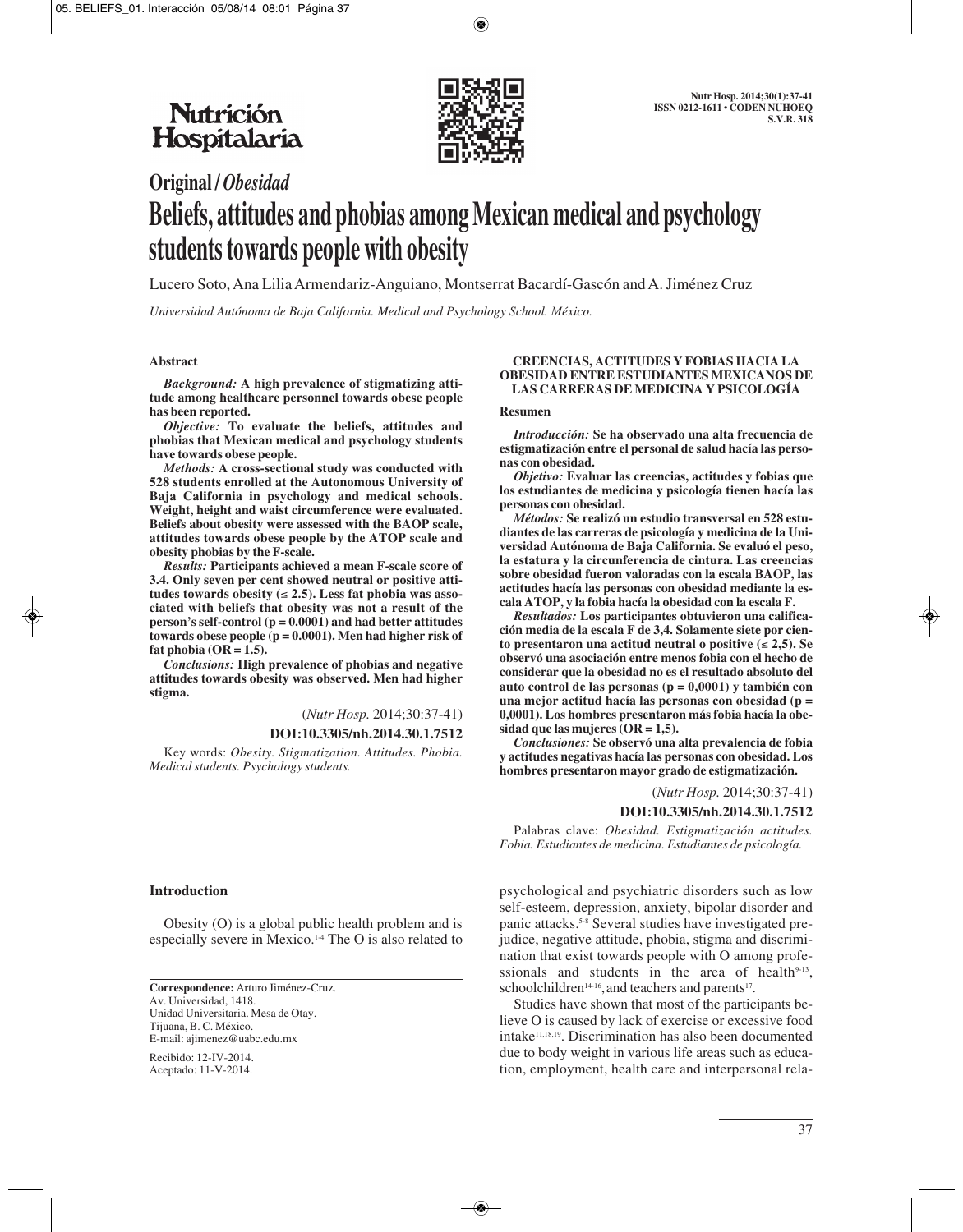tionships<sup>20,21</sup>. These negative attitudes increase the likelihood that people with O adopt or maintain poor eating habits and a reduction of physical activity<sup>22</sup>.

The purpose of this study is to evaluate the beliefs, attitudes and phobias that medical and psychology students from a Mexican city bordering USA have towards people with obesity.

### **Methodology**

Design and study sample. A cross-sectional study was conducted with 528 students from the first and last year of the School of Medical and Psychology at the Autonomous University of Baja California (UABC).

## *Ethical considerations*

The project was approved by the Ethics Committee of the Medical and Psychology School from UABC. All participants signed an informed consent.

## *Recruitment and training*

Three students were trained to take anthropometric measurements and apply the questionnaires.

## **Data collection**

### *Anthropometry*

A portable scale (Tanita model Corp, Tokyo, Japan, adjusted to 0.1 kg with a precision of 100 g, and a range of 0.1-130 kg), a stadiometer (Model 214 Road Rod, Seca Corp, Hanover, MD, USA) and a flexible measuring tape (Seca brand with a range of 0-200 cm) were used to determine weight, height and waist circumference (WC) respectively. The measurements and the application of the questionnaires were conducted during the school year from August to December 2013 in the classrooms. WC values were compared to WHO criteria<sup>24</sup> where the waist  $\geq$  94 cm in men is considered abdominal obesity (AO) and  $\geq 80$  cm in women. The body mass index (BMI) was calculated using the formula BMI = weight in kg/height in meters<sup>2</sup>. BMI values were compared to WHO criteria<sup>23</sup>. Underweight, BMI  $<$  18.5 kg/m<sup>2</sup>; normal weight, BMI 18.5-24.99 kg/m<sup>2</sup>; overweight, BMI 25-29.99 kg/m<sup>2</sup>; class I obesity, BMI 30-34.99 kg/m<sup>2</sup>, class II obesity, BMI 35-39.99 kg/m<sup>2</sup> and class III obesity  $\text{BMI} \geq 40 \text{ kg/m}^2$ .

### *Standardization of measurements*

Three evaluators were trained for assessing inter and intra-individual variation for weight, height and WC. Results were considered homogeneous when the measurements were higher than 0.90.

## *Questionnaires*

Participants were invited to complete the BAOP (Beliefs About Obese People) scale24, the ATOP (Attitudes Toward Obese People) scale<sup>24</sup> and the F-scale (Fat Phobia Scale)<sup>25</sup>. The BAOP scale was used to evaluate explicit beliefs regarding O and contains eight items that are scored on a six-point scale  $(-3) = I$  strongly disagree,  $+3 = I$  strongly agree). Responses were scored according to the instructions reported by Allison<sup>24</sup>. A score ranging from 0 to 48 was obtained. Higher scores indicate a stronger belief that O is not under an obese person's self-control. Explicit attitudes toward O were evaluated through the ATOP scale, which contains 20 items rated on a six-point scale  $(-3 = I \text{ strongly})$ disagree to  $+3 = I$  strongly agree). Responses were also scored according to the instructions reported by Allison<sup>24</sup>. A score ranging from 0 to 120 was obtained. Higher scores indicate stronger positive attitudes towards people with O. The F-scale was used to evaluate fat phobic attitudes, and contains 14 items that are used to describe people with O. Participants indicated on a scale of 1 to 5, which one was the best adjective that des cribed their beliefs about people with O. Responses were scored according to instructions published by Bacon et al.25 which provides a possible score from 1 to 5. Higher scores indicate greater phobias. Based on the design of the scale, a score of 2.5 would indicate a neutral attitude, a score less than 2.5 would indicate a positive attitude and a score greater than 2.5 would indicate a negative attitude. The participants were also asked how much contact they had with obese people at school or in their personal life, and they were given four options:  $1 =$  much contact,  $2 =$  some contact,  $3 =$  hardly any contact and  $4 = no$  contact (question adapted from Kerby, 2008)<sup>26</sup>.

# *Data collection procedure*

Recruitment of participants and data collection was performed during the 2013-2014 school year. Before taking the anthropometric measures and applying the questionnaires, the purpose of the study was explained to the students being careful not to prejudice the results.

### **Statistical analysis**

Data capture was carried out by two members of the research group. All data were analyzed using SPSS version 22. Variables were examined for normality, means, standard deviations, frequencies and quartiles of parametric and nonparametric variables were calcu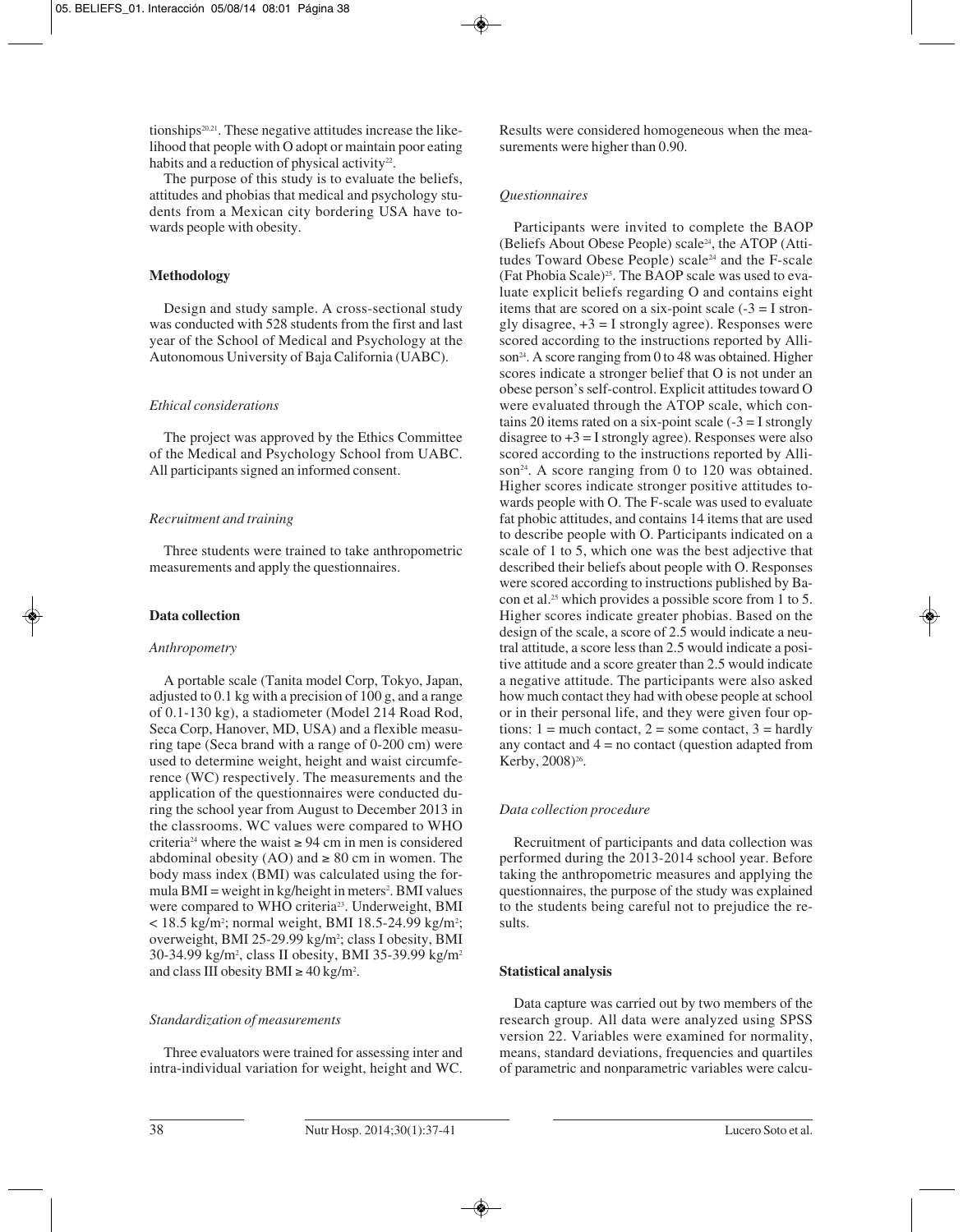lated. Spearman's correlation was used to assess the association between scales. Logistic regression was performed to see the probabilities of having a higher score on the scales with the variables sex and contact with people with O. The level was set at  $< 0.05$ .

#### **Reproducibility and reliability**

The BAOP scale showed a Spearman's of 0.63-0.91 and a Cronbach's alpha reliability of 0.70. The ATOP scale produced a Spearman's of 0.67-0.98 and a Cronbach's alpha reliability of 0.84. The F-scale produced a Spearman's of 0.75-0.97 and a Cronbach s alpha reliability of 0.85.

#### **Participants**

All the students from first and final year enrolled in the School of Psychology and Medical were selected. Three hundred and two psychology students and 315 medical students were enrolled. Two hundred and fifty (83%) medical students and 278 (88%) psychology students for a total of 528, agreed to participate (56.3% were women). The participants' average age in years was  $20.7 \pm 3.0$ .

According to WHO classification criteria<sup>23</sup>, 7% were underweight, 53% had normal weight, 25% had OW, 16% had O and 34% of the participants had AO. Forty eight percent of women in psychology had AO and 39% of female medical students; 27% of male psycho logy students had AO and 17 % of male medical students. On average the WC was higher in female psychology students (+3 cm) compared to women in medical school ( $p = 0.038$ ). No significant differences in age, BMI, OW and O among medical and psychology students were observed.

### **Results**

Psychology students achieved a mean (SD) BAOP score of 18.6 (5.7) and medical students 16.6 (5.5); a mean (SD) ATOP score of 75.6 (14.4) and 69.6 (17.3) in psychology and medical students respectively, and a mean (SD) F-scale score of 3.25 (0.5) in psychology and 3.5 (0.5) in medical students. Higher F-scale scores were observed in older medical students ( $p = 0.0001$ ).

The BAOP and the ATOP scales were correlated  $(Rho = 0.3, p = 0.0001)$ , and also a negative correlation between the BAOP and the F-scale (Rho =  $-0.34$ , p = 0.0001) was observed. No significant correlations were found with age, BMI or WC.

The ATOP scale with the F- Scale had a negative correlation of  $-0.49$  ( $p = 0.0001$ ). Students who had more contact with persons having excess fat, were more likely to have a better attitude ( $OR = 2.8$ ,  $95\%$  CI 1.26, 6.11,  $p = 0.012$ ) towards people with obesity.

The F-scale, had a negative correlation (Rho  $= -0.10$ ,  $p = 0.021$ ) with BMI. Men were more likely to have fat phobias (OR = 1.5, 95% CI, 1.04, 2.08, P = 0.029).

Spearman's correlations of the BAOP, the ATOP and the F-scale with other variables among psychology and medical students are presented in table I.

Men in medical school were more likely to have fat phobias (OR = 3.0, 95% CI, 1.76, 5.24, P = 0.0001) than those in psychology school, and women in me dical school were 2.7 more likely to have fat phobias  $(OR = 2.7, 95\% \text{ CI}, 1.70-4.40, P = 0.0001)$  than those in psychology.

Participants of both schools achieved a mean (SD) F-scale score of 3.4 (0.53), which represented an average level of fat phobia, 12 (2.3%) students showed a high level ( $\geq 4.4$  points) of fat phobia<sup>26</sup>. Only 36 (6.8%) students demonstrated positive or neutral attitudes towards people with O, score  $\leq 2.5$ . The distribution of students with negative attitudes towards people with excess fat is presented in table II.

The 5 most frequently mentioned adjectives by psychology and medical students about people with obesity were; likes food, overeats, slow, poor self-control and inactive. The less reported adjectives were; having no endurance, weak, self-indulgent, lazy and unattractive.

#### **Discussion**

The results of this study indicate that students from the psychology and medical school at the Mexico-US border have little knowledge about the causes of O, have negative attitudes towards people with O and a high level of fat phobias. Psychology students achieved a mean BAOP score of 18.6 and medical ones of 16.6. These are consistent with those reported in medical students (16.5 and 17.5) in New Jersey and North Caroli-

| <b>Table I</b><br>Spearman's correlations of BAOP, ATOP and F-scale<br>with other variables |                 |                 |  |  |  |
|---------------------------------------------------------------------------------------------|-----------------|-----------------|--|--|--|
| Variables                                                                                   | Psychology      | Medical         |  |  |  |
| BAOP                                                                                        | rs(p)           | rs(p)           |  |  |  |
| <b>ATOP</b>                                                                                 | 0.34(0.0001)    | 0.25(0.0001)    |  |  |  |
| F-scale                                                                                     | $-0.30(0.0001)$ | $-0.31(0.0001)$ |  |  |  |
| Age                                                                                         | 0.10(0.126)     | $-0.19(0.001)$  |  |  |  |
| <b>WC</b>                                                                                   | $-0.06(0.326)$  | $-0.08(0.191)$  |  |  |  |
| <b>BMI</b>                                                                                  | $-0.04(0.571)$  | $-0.11(0.073)$  |  |  |  |
| ATOP                                                                                        |                 |                 |  |  |  |
| F-scale                                                                                     | $-0.43(0.0001)$ | $-0.50(0.0001)$ |  |  |  |
| Age                                                                                         | 0.12(0.060)     | $-0.16(0.006)$  |  |  |  |
| <b>WC</b>                                                                                   | $-0.06(0.370)$  | 0.11(0.076)     |  |  |  |
| <b>BMI</b>                                                                                  | 0.00(0.944)     | 0.08(0.205)     |  |  |  |
| F-scale                                                                                     |                 |                 |  |  |  |
| AGE                                                                                         | 0.03(0.617)     | 0.14(0.018)     |  |  |  |
| WC                                                                                          | $-0.01(0.840)$  | $-0.15(0.015)$  |  |  |  |
| BMI                                                                                         | $-0.03(0.700)$  | $-0.17(0.006)$  |  |  |  |
|                                                                                             |                 |                 |  |  |  |

WC: Waist circumference. BMI: Body Mass Index.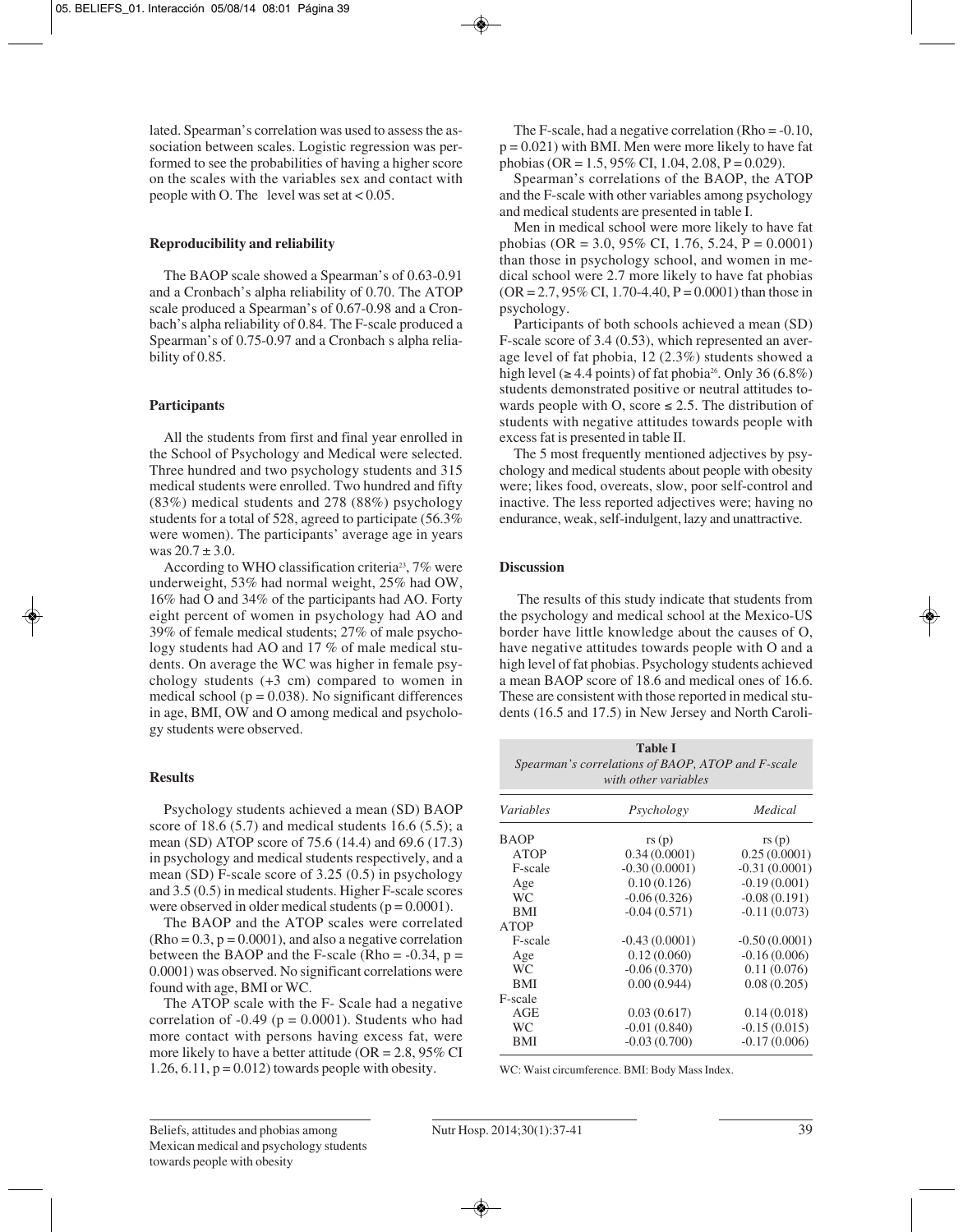| <b>Table II</b><br>Students who agreed with negative adjetives is the F-scale |                         |        |                     |                      |        |  |  |
|-------------------------------------------------------------------------------|-------------------------|--------|---------------------|----------------------|--------|--|--|
| Adjectives                                                                    | Psychology<br>$N = 250$ |        |                     | Medical<br>$N = 278$ |        |  |  |
|                                                                               | $\overline{N}$          | $\%$   | Adjectives          | $\boldsymbol{N}$     | $\%$   |  |  |
| Likes food                                                                    | 198                     | (79.2) | Likes food          | 232                  | (83.5) |  |  |
| Overeats                                                                      | 163                     | (65.2) | Overeats            | 216                  | (77.7) |  |  |
| Slow                                                                          | 143                     | (57.2) | Inactive            | 187                  | (67.3) |  |  |
| Poor self-control                                                             | 113                     | (45.2) | Slow                | 183                  | (65.8) |  |  |
| Inactive                                                                      | 107                     | (42.8) | <b>Shapeless</b>    | 167                  | (60.1) |  |  |
| Insecure                                                                      | 107                     | (42.8) | Low self-esteem     | 158                  | (56.8) |  |  |
| <b>Shapeless</b>                                                              | 103                     | (41.2) | Insecure            | 157                  | (56.5) |  |  |
| Low self-esteem                                                               | 100                     | (40.0) | No will power       | 156                  | (56.1) |  |  |
| No will power                                                                 | 91                      | (36.4) | Poor self-control   | 147                  | (52.9) |  |  |
| Lazy                                                                          | 74                      | (29.6) | Unnattractive       | 134                  | (48.2) |  |  |
| Unnattractive                                                                 | 72                      | (28.8) | Lazy                | 115                  | (41.4) |  |  |
| Self-indulgent                                                                | 58                      | (23.2) | Weak                | 77                   | (27.7) |  |  |
| Weak                                                                          | 41                      | (16.4) | Self-indulgent      | 72                   | (25.9) |  |  |
| Having no endurance                                                           | 27                      | (10.8) | Having no endurance | 30                   | (10.8) |  |  |

na27,28 and higher than those reported among trainee die titians, doctors and nurses (13.4) in the United Kingdom10. The mean ATOP scores are similar to those reported by medical students in New Jersey<sup>27</sup>. No differences in attitudes were observed between genders, which is consistent with those observed in Virginia29. However, in New York, the attitudes of male graduates in psychology towards people with O were more positive<sup>30</sup>. Participants who have more contact with people with excess fat showed a better attitude towards them. The level of phobias of medical students was consistent with those reported by Swift et al.<sup>10</sup> in medical students from the United Kingdom and by Wolf31 in physician assistant students from New York.

Additionally, this study found that psychology students have better knowledge about the causes of O, less negative attitudes and phobias towards people with O. The positive correlation between the BAOP and the ATOP scales suggests that a better understanding of the causes of O leads to more positive attitudes towards people with OW and O. This suggests the need to increase the knowledge about the causes of the O and improve the attitudes that health professionals have towards people with OW and O.

On the BAOP scale no differences were observed in the results according to age, WC, BMI, gender or contact with persons with O. On the F-scale, men had higher phobias towards people with excess fat, which was not consistent with the study reported in students of USA medical assistants<sup>32</sup>. A lower BMI associated with greater fat phobia was observed, which was not consistent with those reported by Swift et al.<sup>10</sup> in trainees in the health field and in medical students in New Jersey<sup>27</sup>. No significant correlations were observed on the BAOP scales and on the F-scale with gender or age. These results probably mean that due to cultural reasons and lack of knowledge, men and normal weight

students have less tolerance towards people with excess fat. This also indicates the need for specific content in medical and psychology school curriculums about the multiple causes of  $O<sup>32</sup>$  and more information about the stigmatization of O and its implications<sup>9-17</sup>.

The BAOP scale was associated with the ATOP scale in psychology and medical students. The ATOP and the BAOP scales were negatively associated with the F-scale. Psychology students showed no significant correlations with age, WC and BMI. These results are consistent with those reported by Allison et al.<sup>30</sup> in undergraduate and graduate students in psychology.

On the other hand, in medical students the ATOP and the BAOP scales were negatively associated with age, and was related to their year of study. The F-scale was positively associated with age and negatively with WC and BMI. These results suggest the need to focus course content on nutrition on the multi-causality of O and the causes of stigmatization toward individuals with O in nutrition, internal medicine, surgery and endocrinology clinics for medical students.

Students of both schools achieved a mean F-scale score of 3.4, which represents an average level of fat phobias. Twelve  $(2.3 \%)$  showed a high ( $\geq 4.4$  points) level of fat phobias and 36 (6.8%) students demonstra ted positive or neutral attitudes towards people with O, having a score  $\leq 2.5$ . These results were lower than those reported by Bacon et al.<sup>25</sup> However, that study was conducted between1984-1991. In 1999 a lower mean among nursing students and nurses<sup>33</sup> was also observed. Trends of stigmatization of O might have changed since the early 2000's in countries where changes in the curriculum of medical schools have been made. Nonetheless, the results of these Mexican students show less stigmatization than those observed in recent studies in students in health professional<sup>10,31,34</sup>. The five most frequently variables measured referring